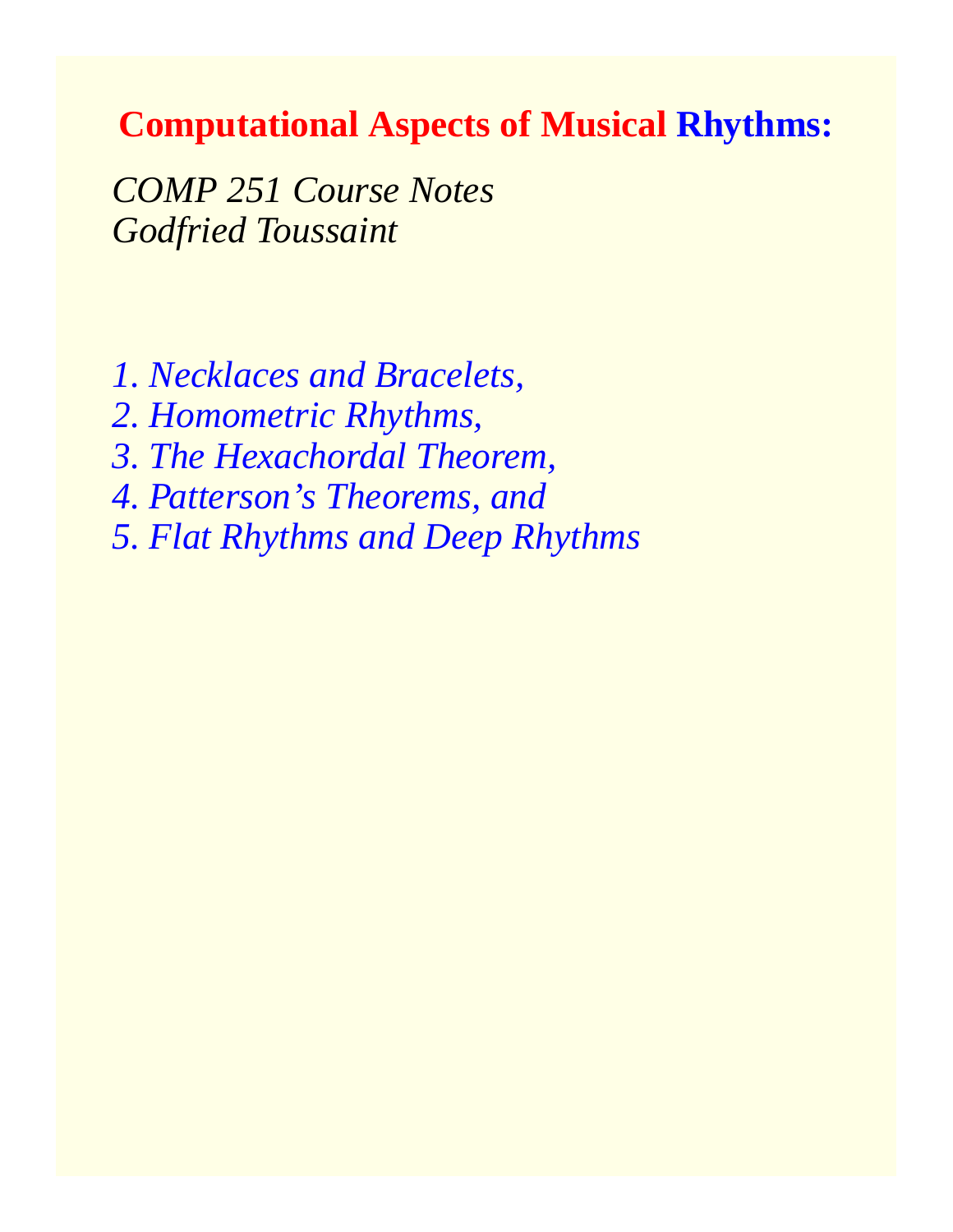## **All-Interval Flat Rhythms**

*Consider a rhythm with k onsets in a time-span (clock) of n (even) units.*

*The rhythm clock determines n/*2 *different possible durations between pairs of pulse points.*

*A rhythm is called all-interval flat if it contains all the n/*2 *duration intervals, and each of the intervals is used precisely once.*

*Example of all-interval flat rhythm for n*=6, *k*=3

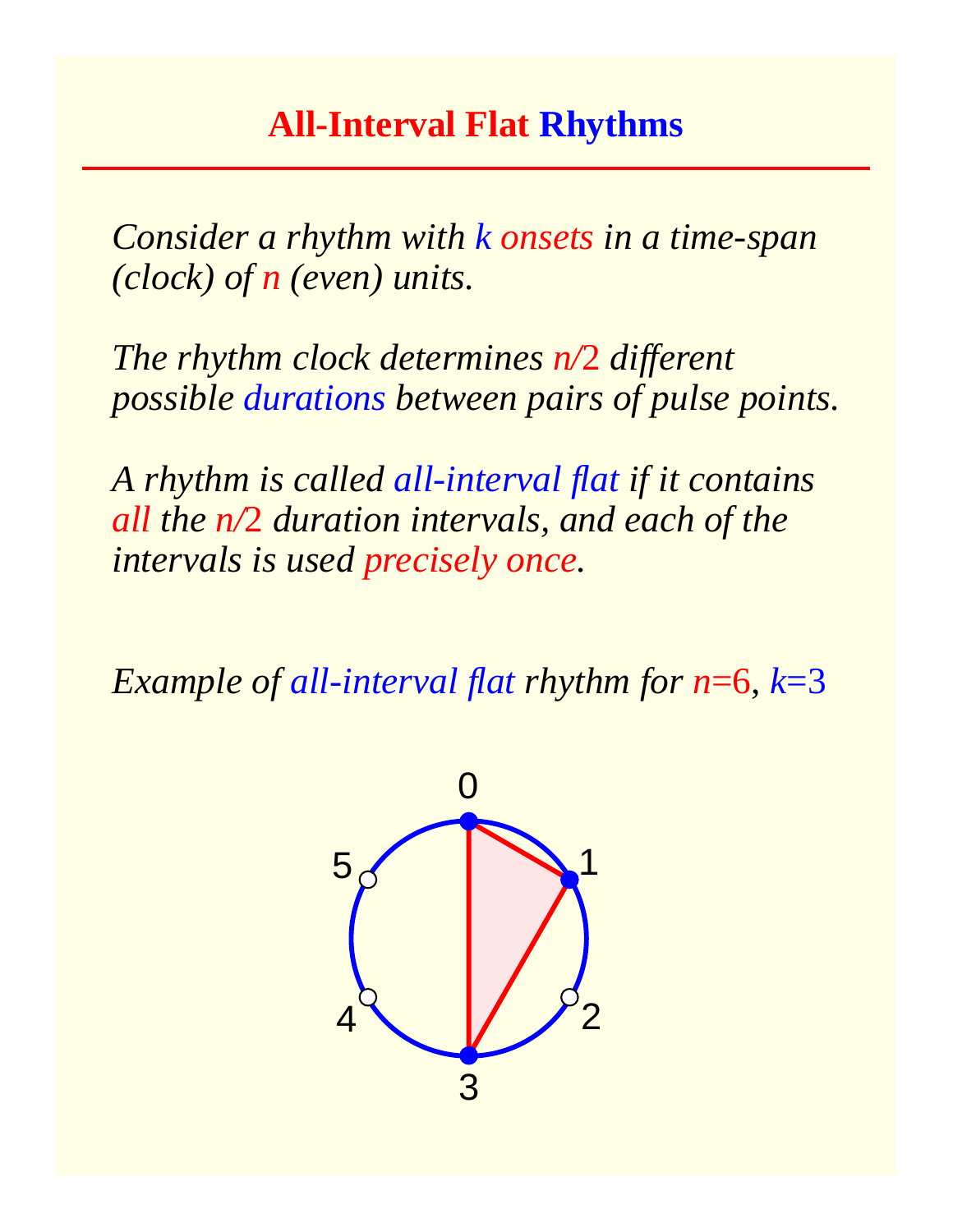

Another  $(k = 4, n = 12)$  All-Interval flat **Rhythm Bracelet** 

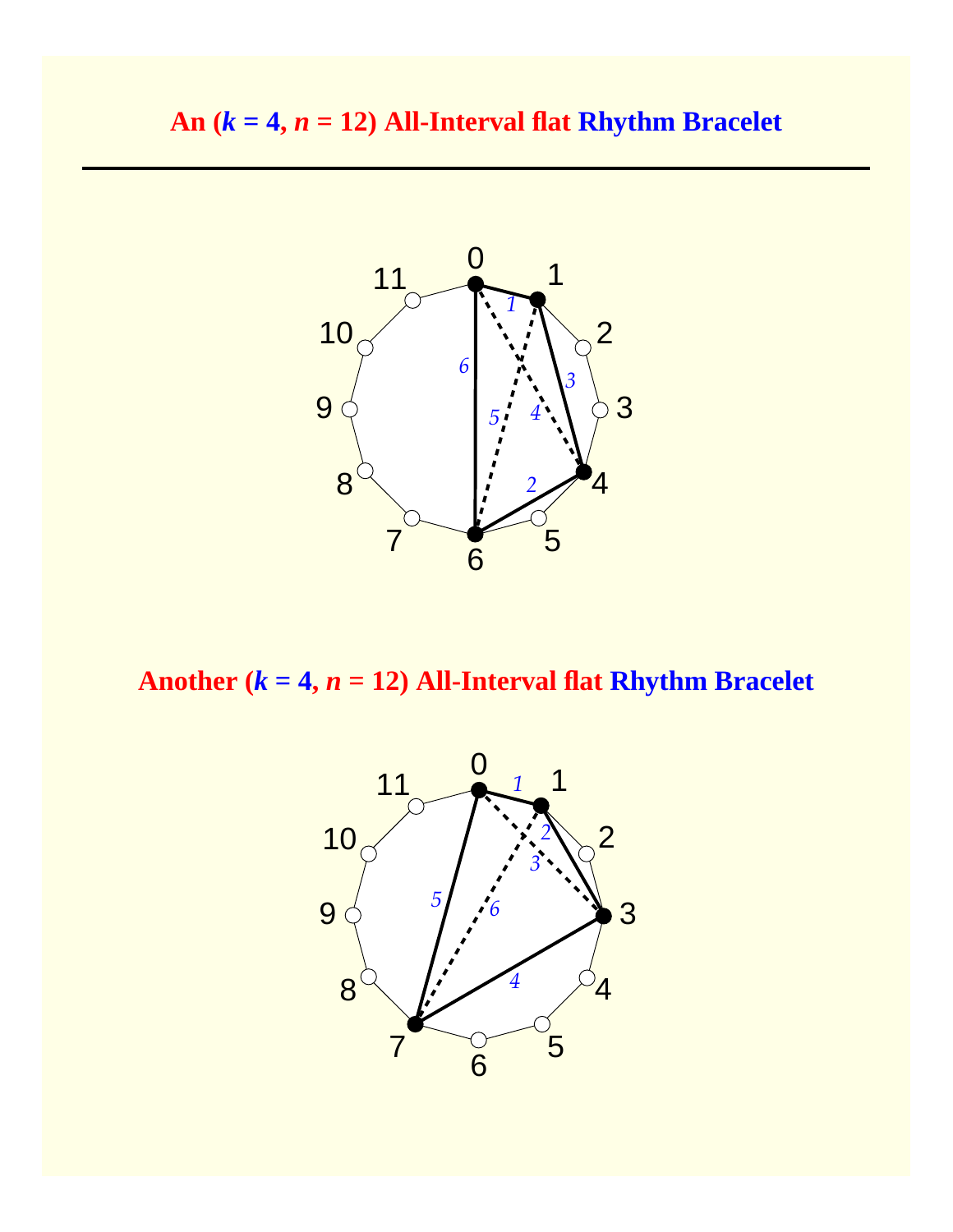## **The** *Two-Bracelets* **Theorem**

*For n* = 12 *there exist only two all-interval flat bracelets yielding 16 all-interval rhythms.*

*The equation*  $k(k-1)/2 = 6$  *has only one solution: k* = 4*. Therefore only rhythms with* 4 *onsets are candidates.*

*There are two cases: the longest interval is either:* (1) *a diagonal or* (2) *an edge of the resulting quadrilateral.*

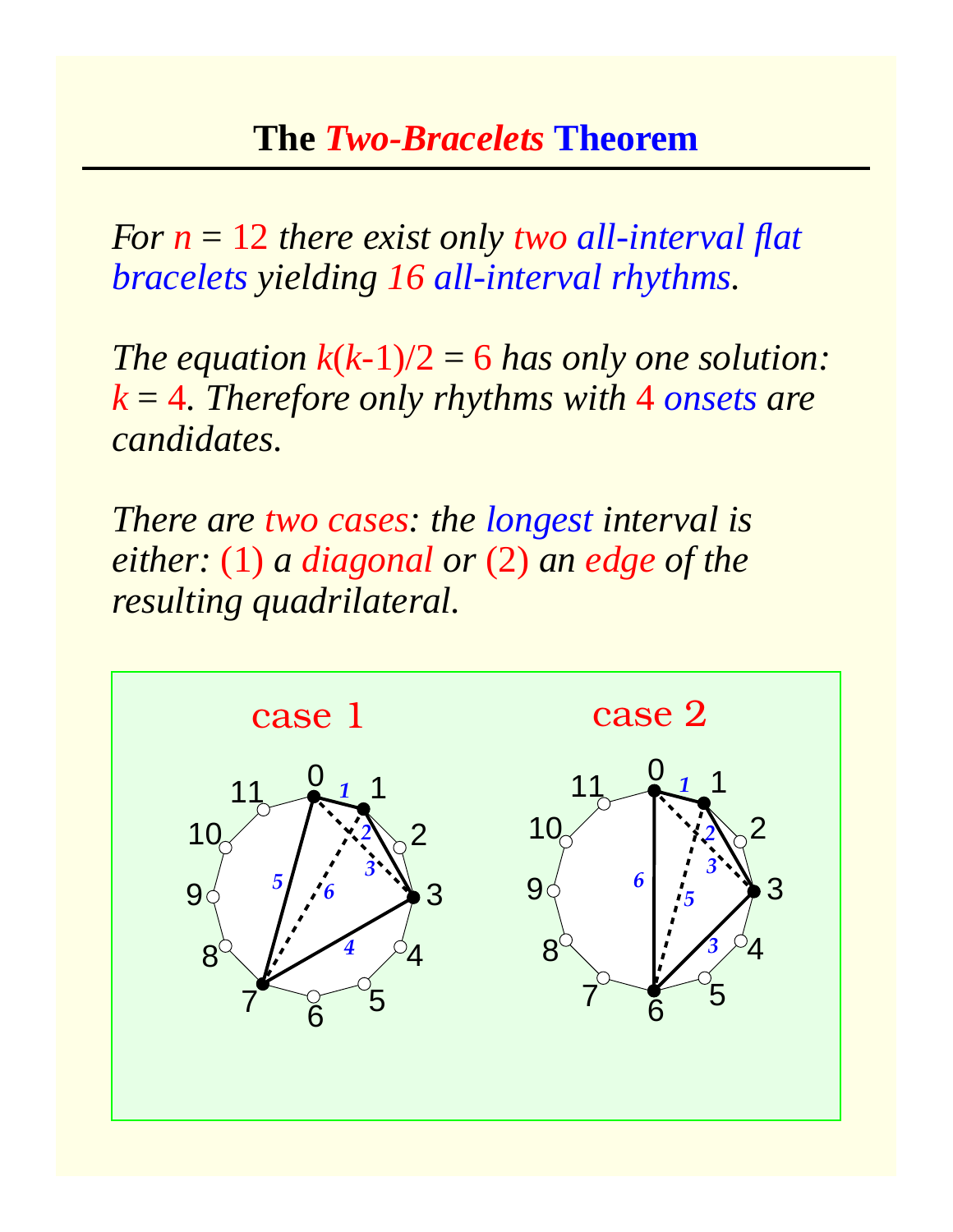# **The** *Two-Bracelets* **Theorem -** *cont.*

## case 1: *diameter determined by diagonal*



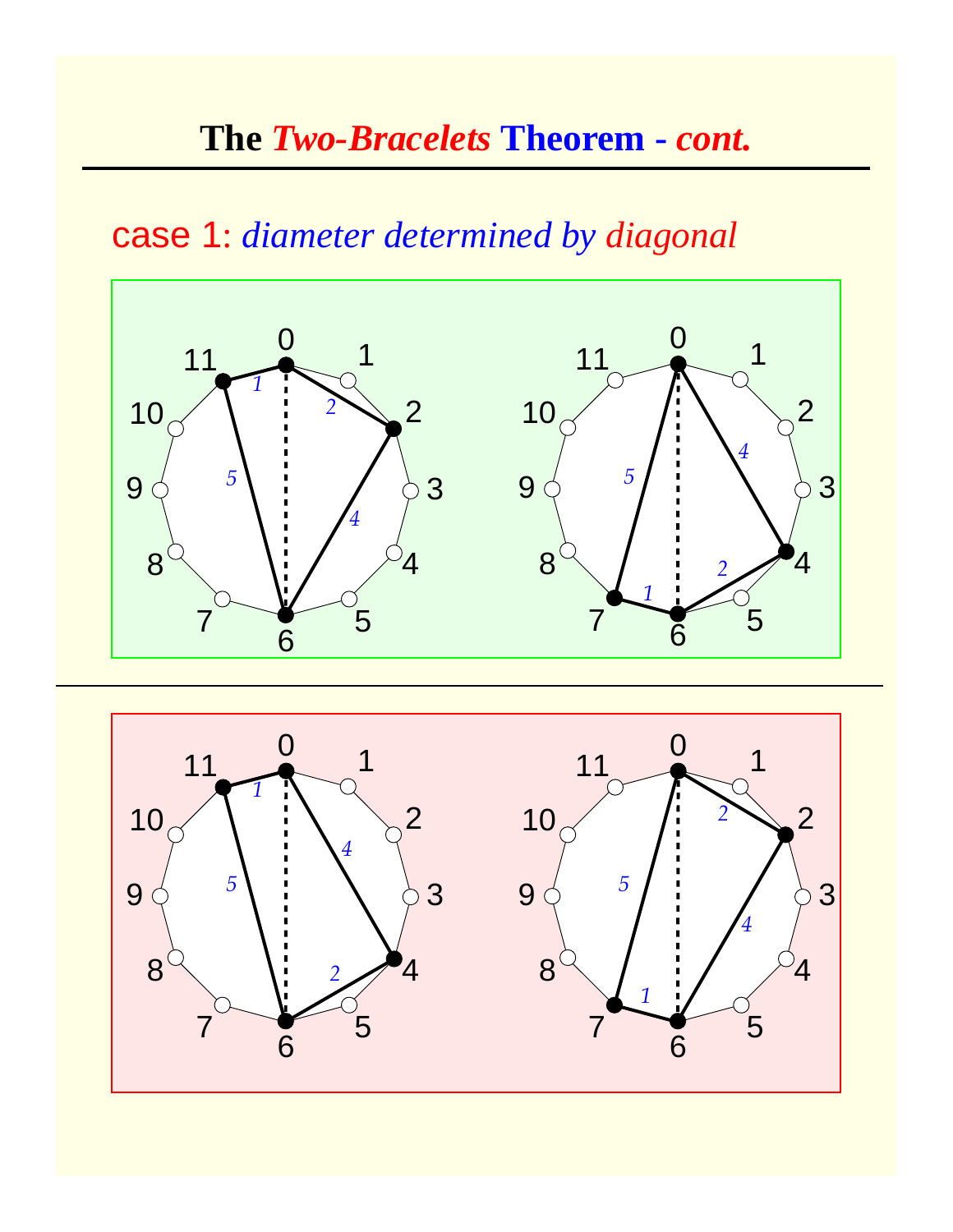# **The** *Two-Bracelets* **Theorem -** *cont.*

## case 1: *diameter determined by diagonal*



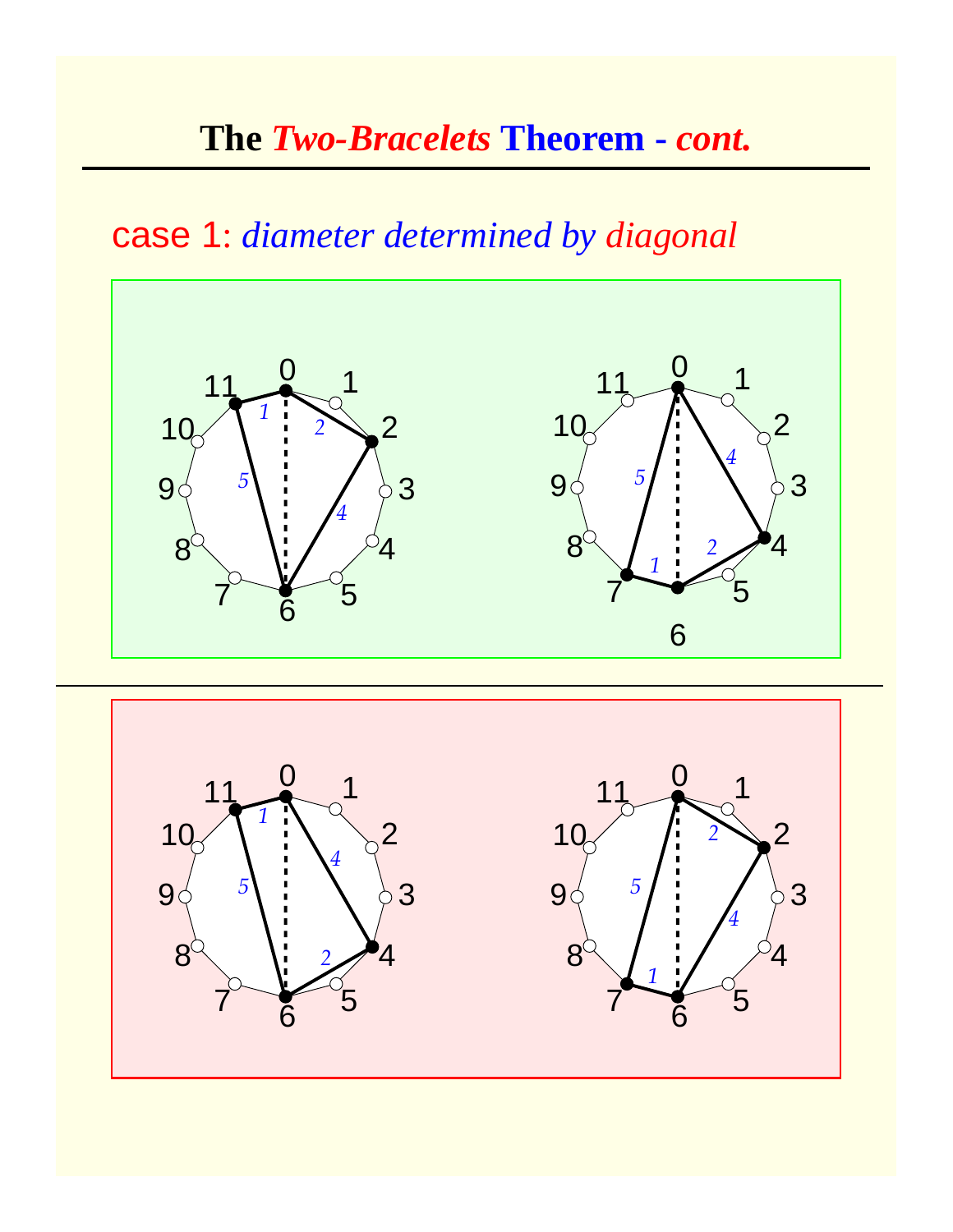# case 2: *diameter determined by edge*

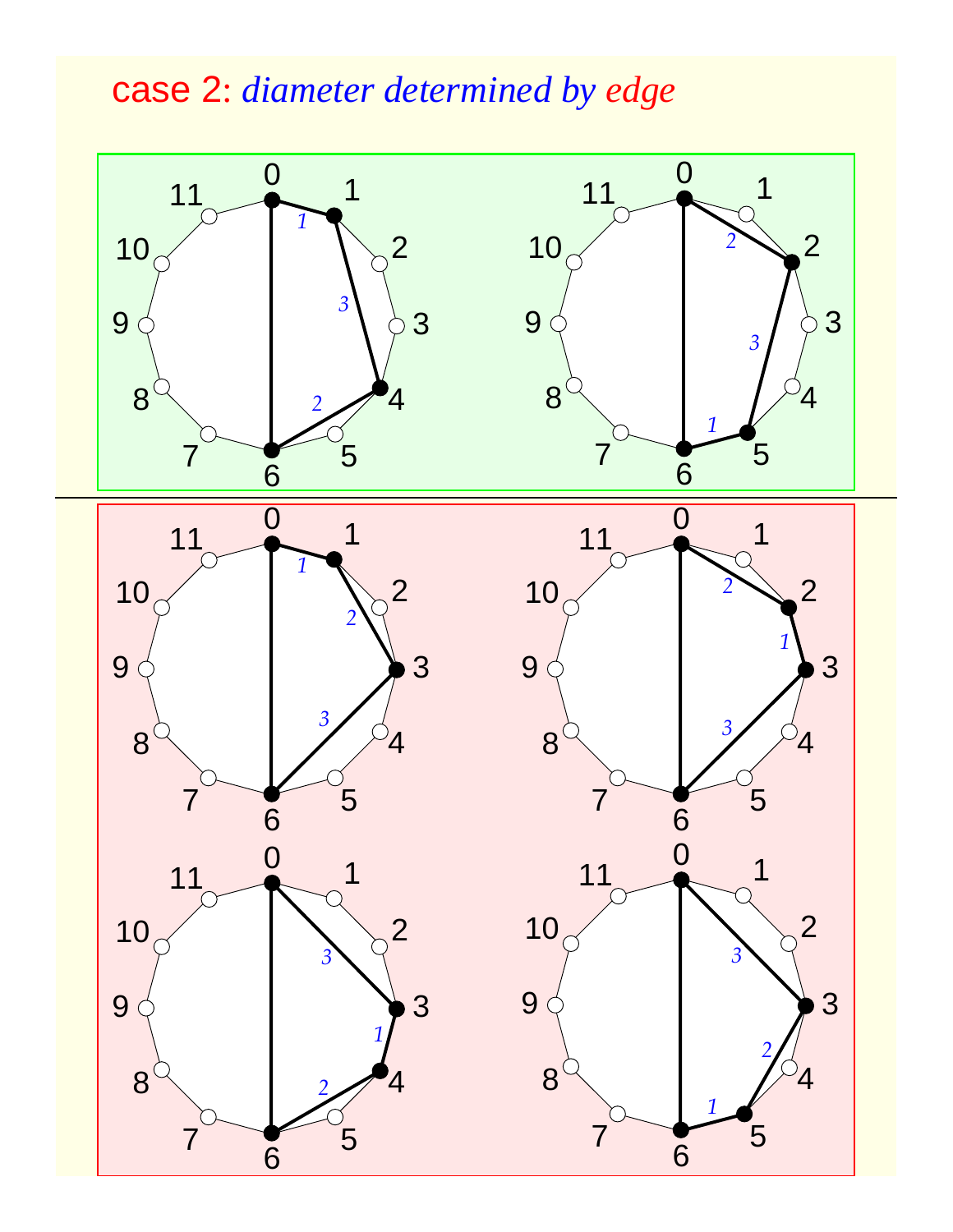# case 2: *diameter determined by edge*

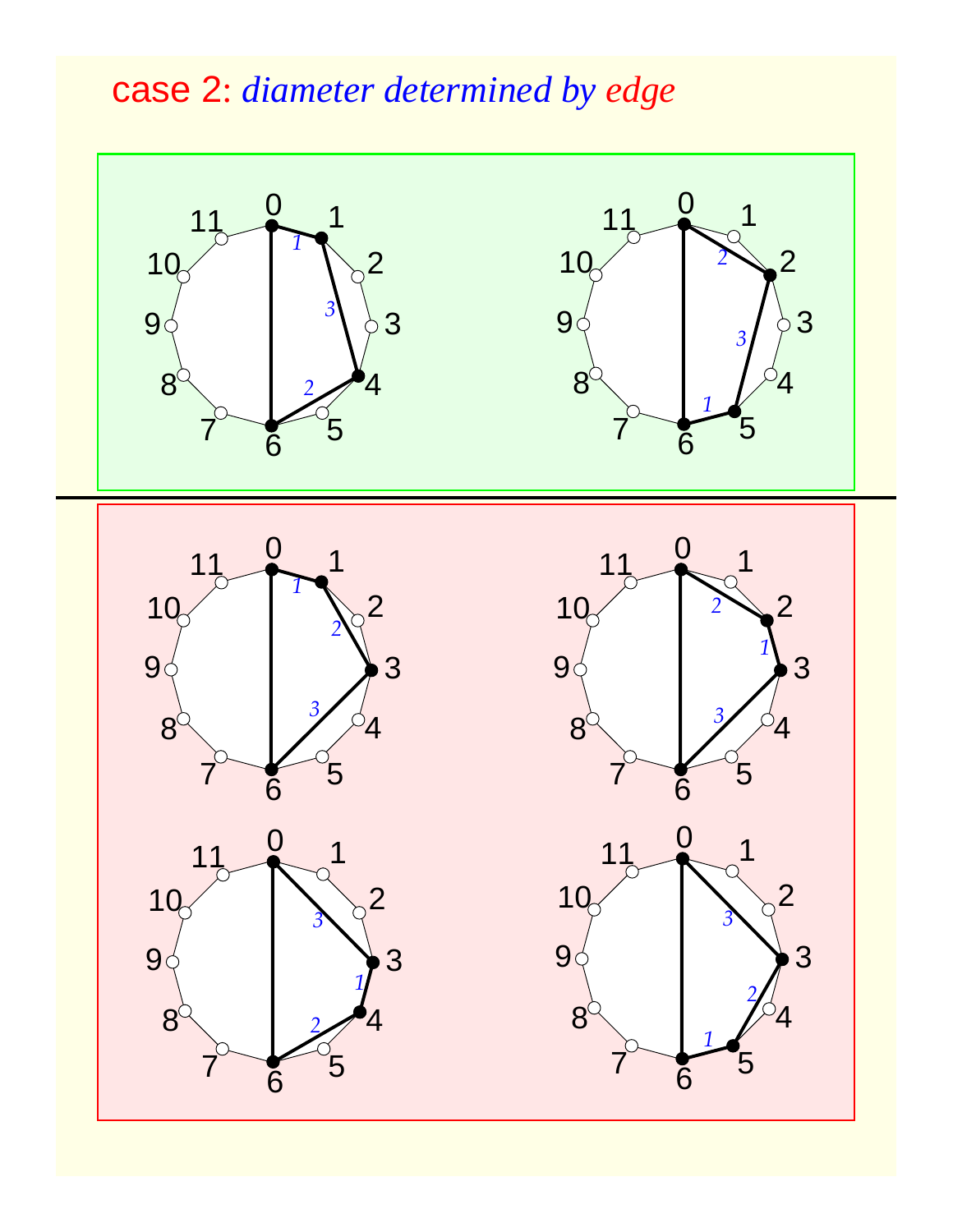Paul Erdös - 1986

Can one find *n* points in the plane (no 3 on a line and no 4 on a circle) so that for every  $i, i = 1, 2, ...,$ *n*-1 there is a distance determined by these points that occurs exactly *i* times?

Solutions have been found for  $n = 2, 3, ..., 8$ . Ilona Palásti for *n* = 7 and 8.

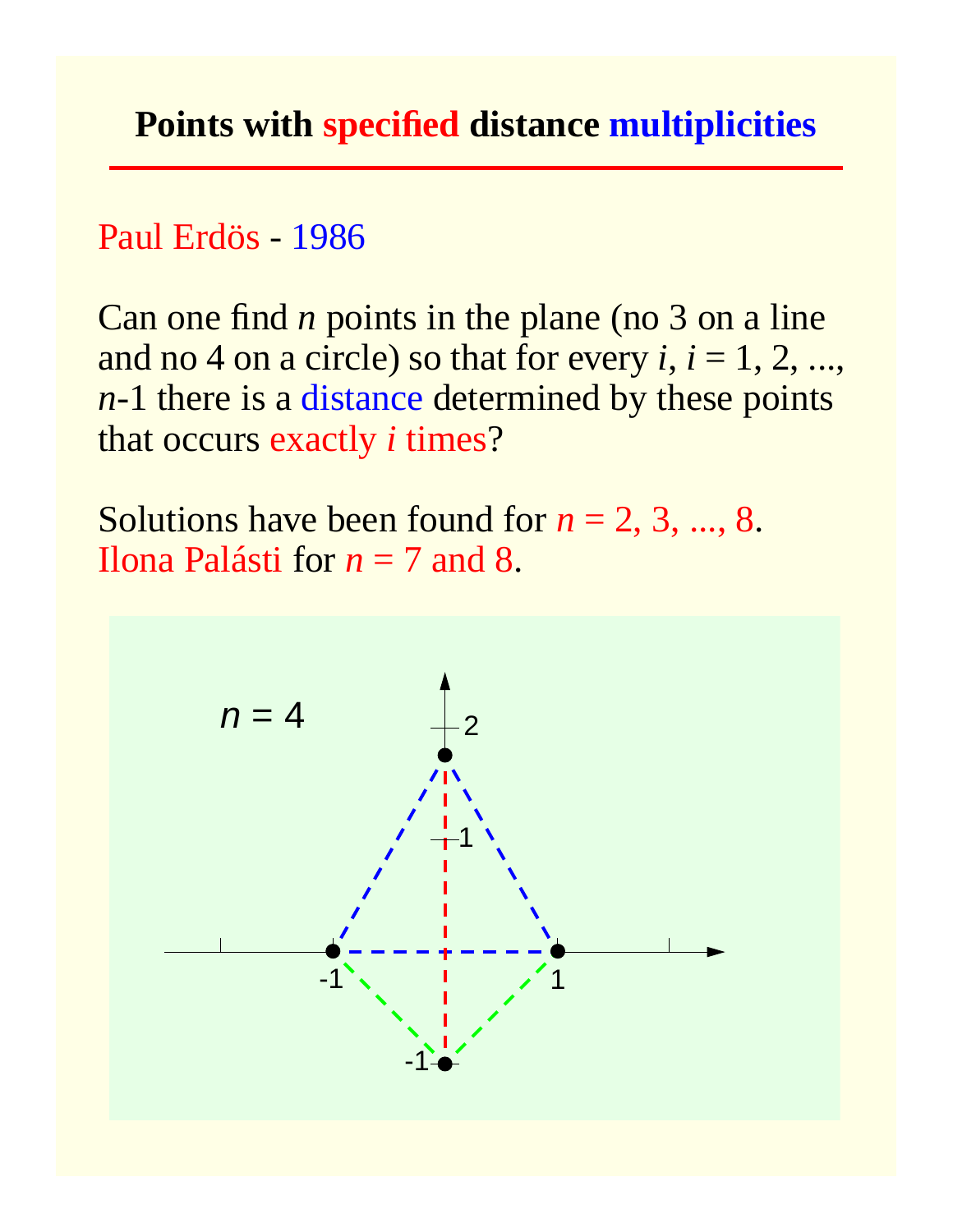## **Patterson's example of a homometric pair**

A. Lindo Patterson, "Ambiguities in the X-ray analysis of crystal structures," *Physical Review*, March, 1944.

A simple homometric pair.

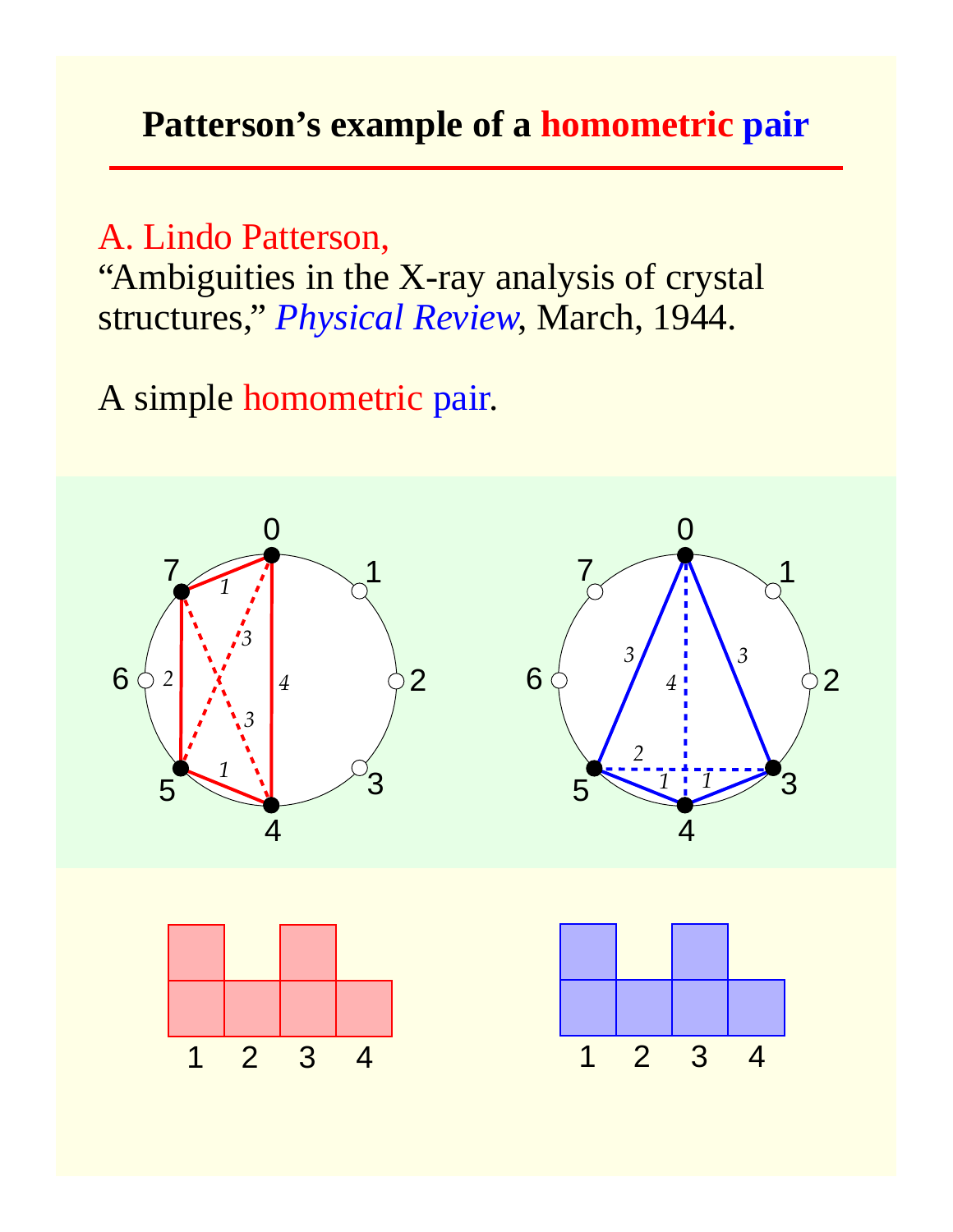## **Complementary homometric rhythms**

V. G. Rau, L. G. Parkhomov, V. V. Ilyukhin and N. V. Belov, 1980

Every *n*-point subset of a regular 2*n*-gon is homometric to its complement.

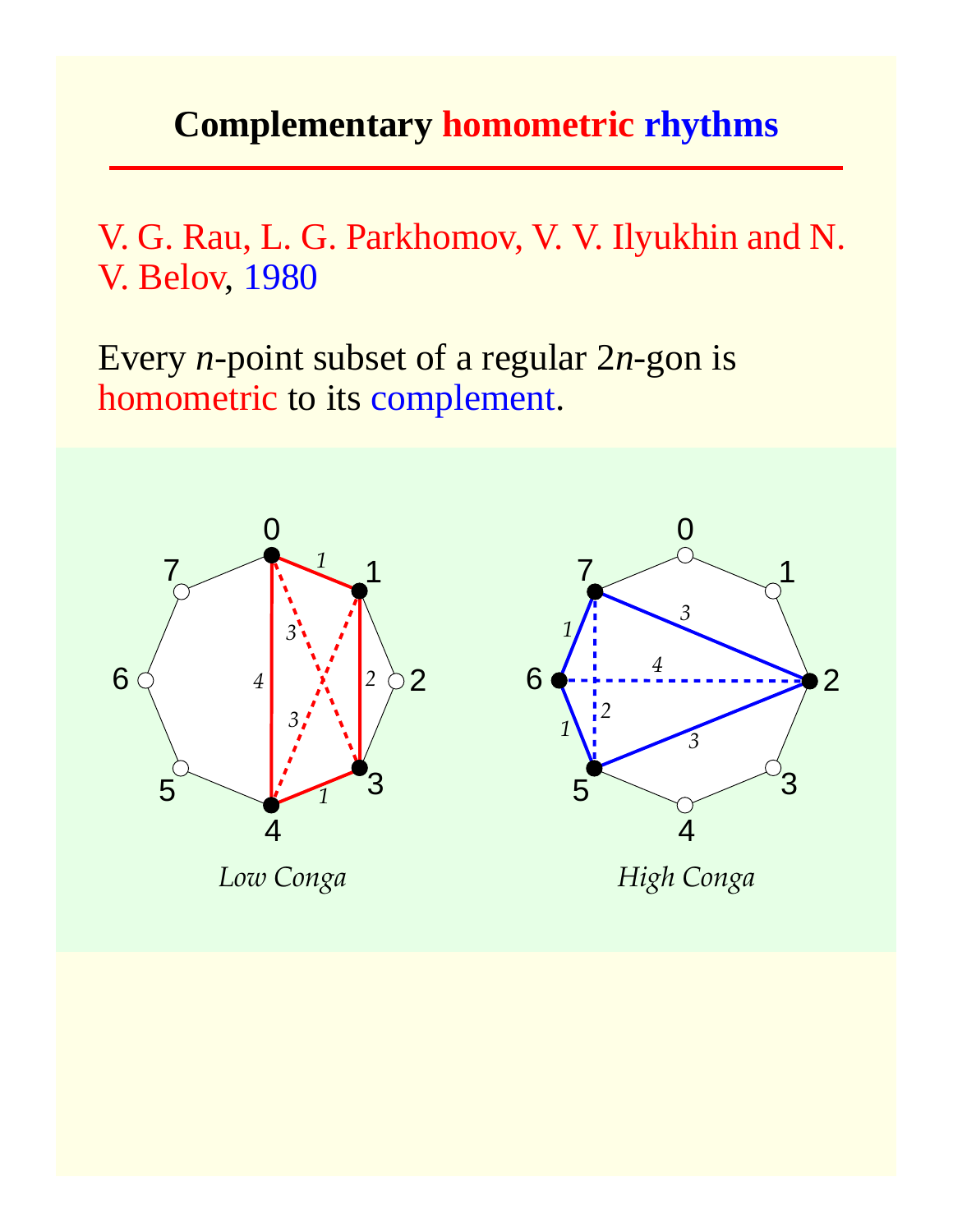## **Patterson's first theorem**

A. Lindo Patterson,

"Ambiguities in the X-ray analysis of crystal structures," *Physical Review*, March, 1944.

If two subsets of a regular *n*-gon are homometric, then their complements are.

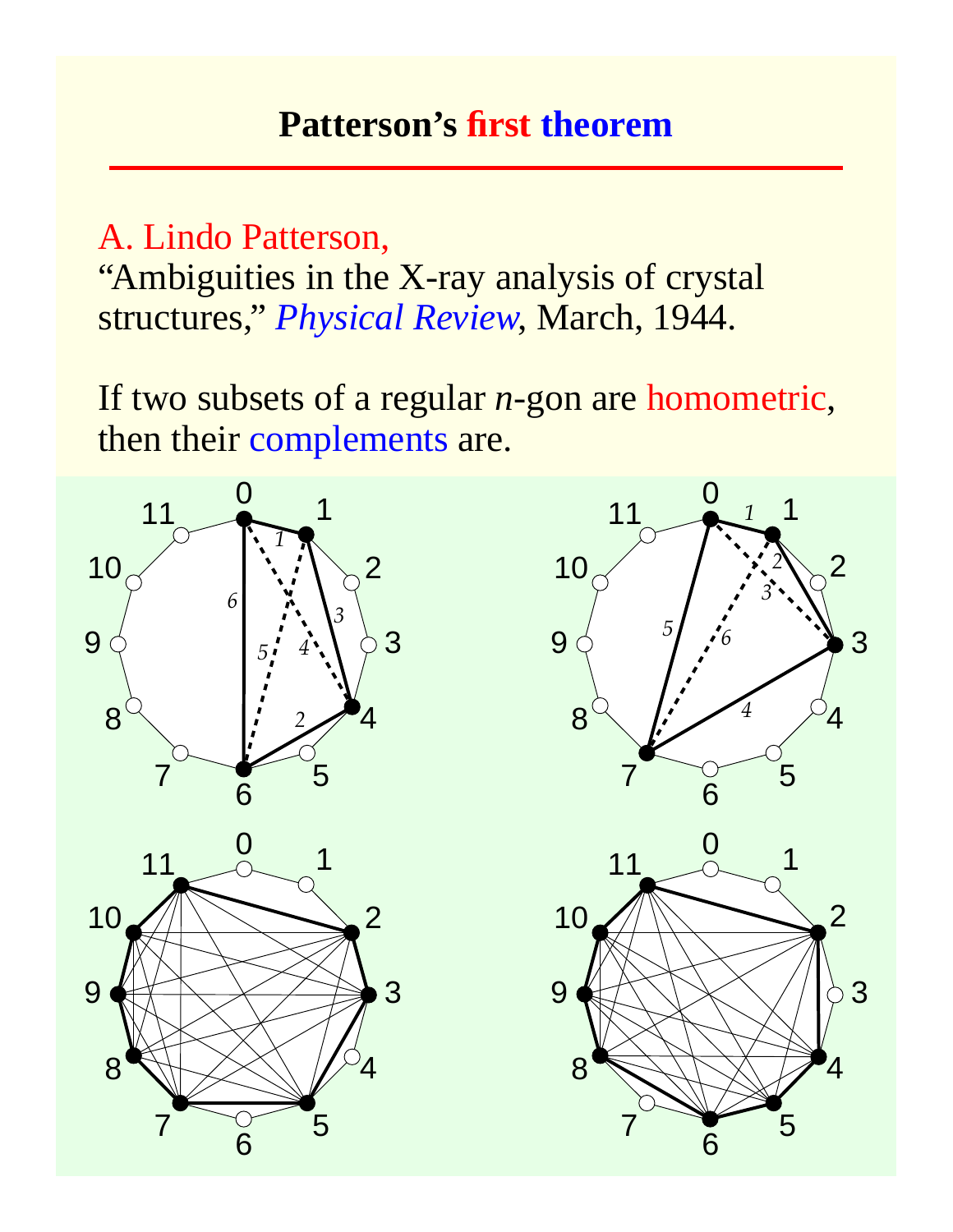### **Patterson's second theorem**

A. Lindo Patterson,

"Ambiguities in the X-ray analysis of crystal structures," *Physical Review*, March, 1944.

Every *n*-point subset of a regular 2*n*-gon is homometric to its complement.

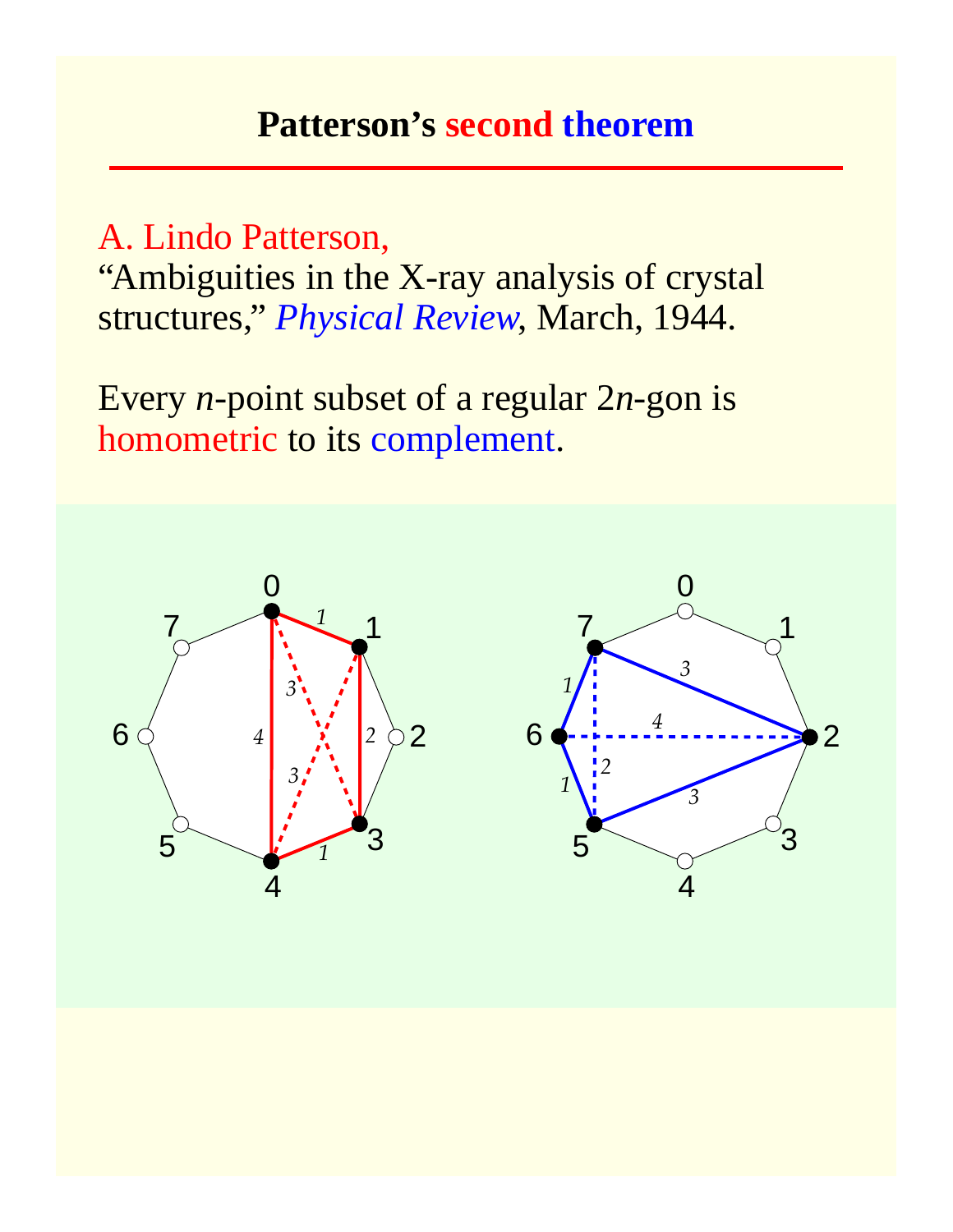## **Erdös infinite family of homometric pairs**

Paul Erdös, in personal communication to A. Lindo Patterson, *Physical Review*, March, 1944.

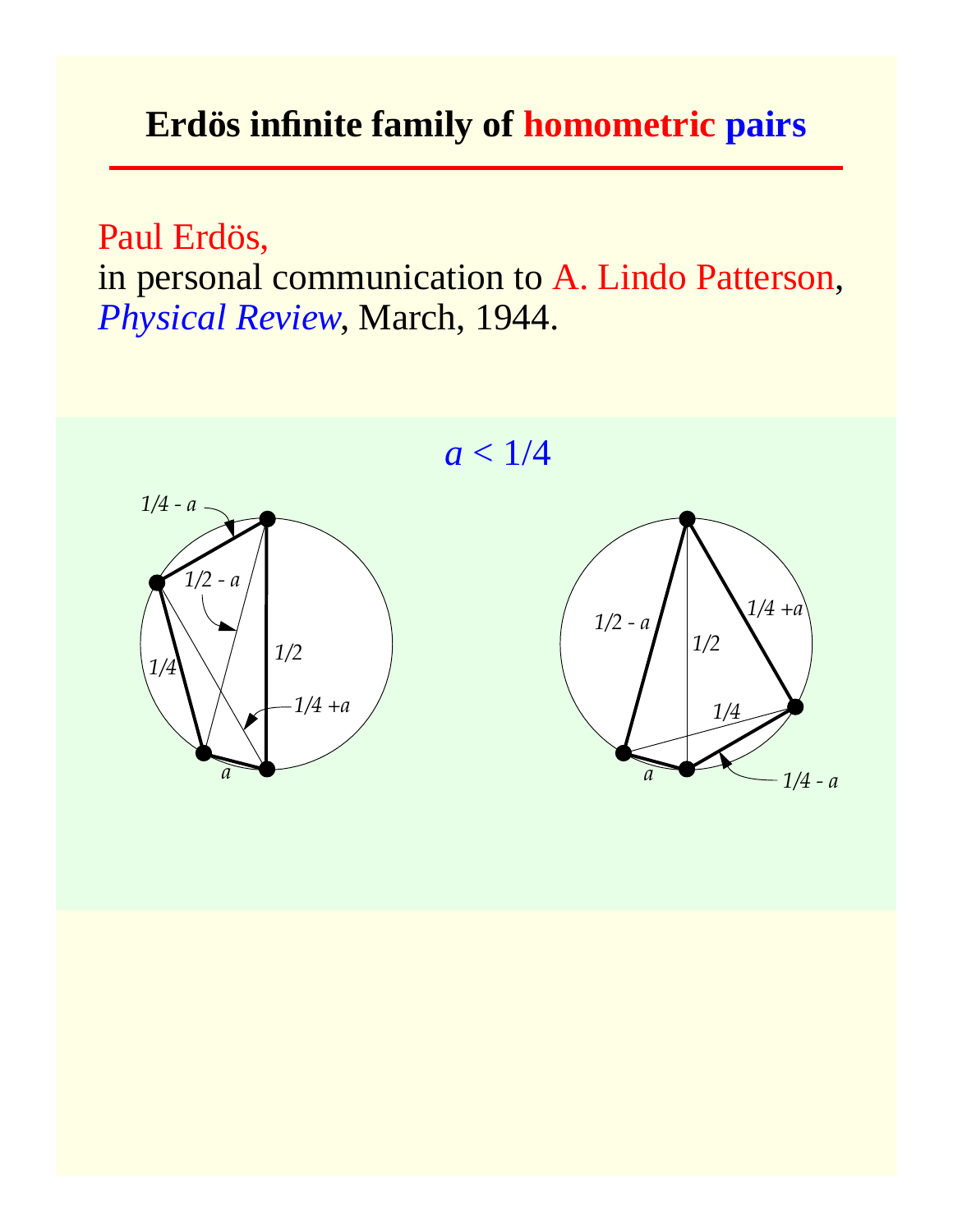## **The Hexachordal Theorem**

# **Theorem:** Two *complementary* hexachords have the same *interval content*.

**First observed empirically:** Arnold Schoenberg, ~ 1908.





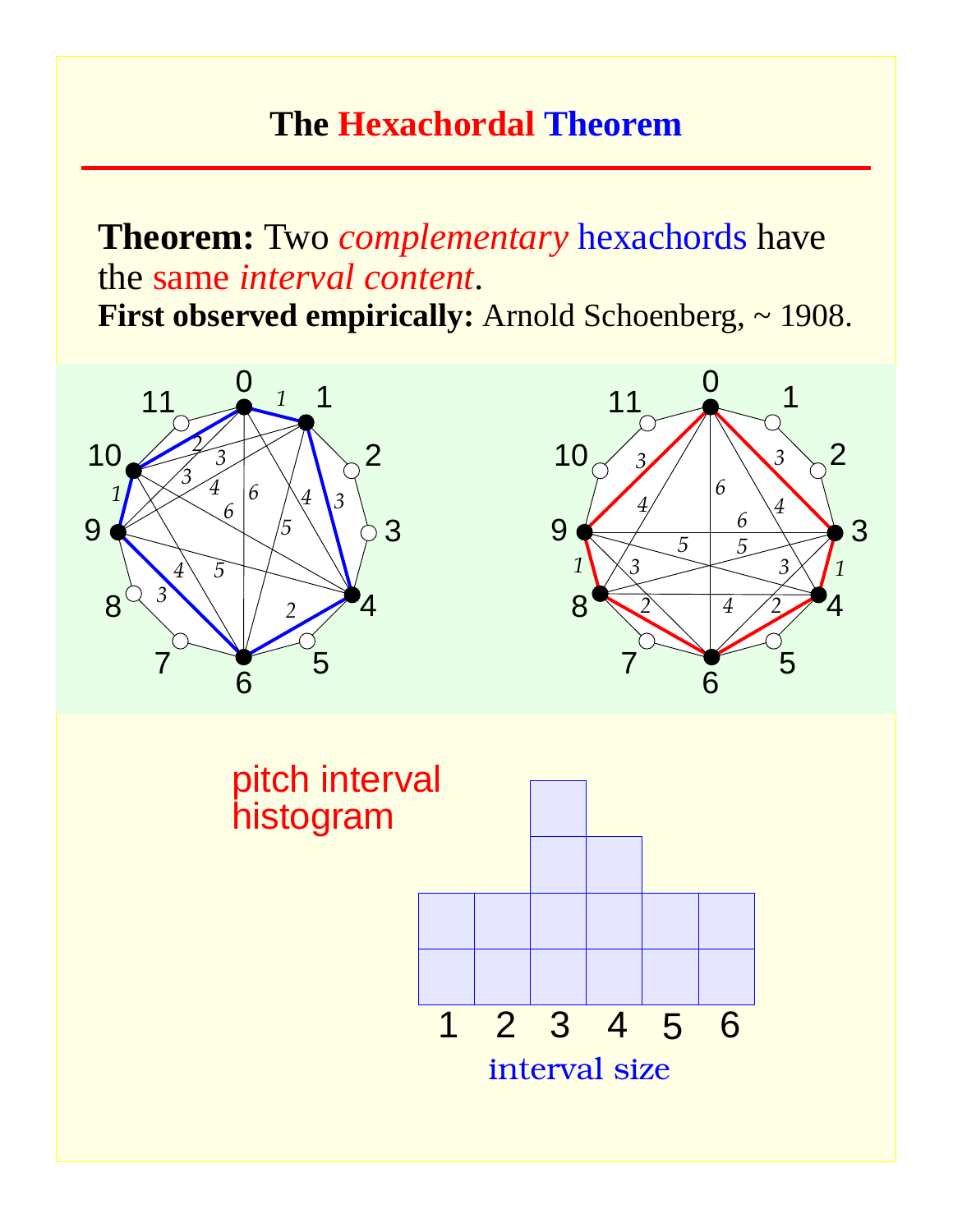## **The Hexachordal Theorem: Music-Theory Proofs**

### **Theorem:** Two *complementary* hexachords have the same *interval content*. **First observed empirically:** Arnold Schoenberg, 1908.

### **Proofs:**

- 1. Milton Babbitt and David Lewin 1959, *topology*
- 2. David Lewin 1960, *group theory*
- 3. Eric Regener 1974, *elementary algebra*
- 4. Emmanuel Amiot 2006, *discrete fourier transform*

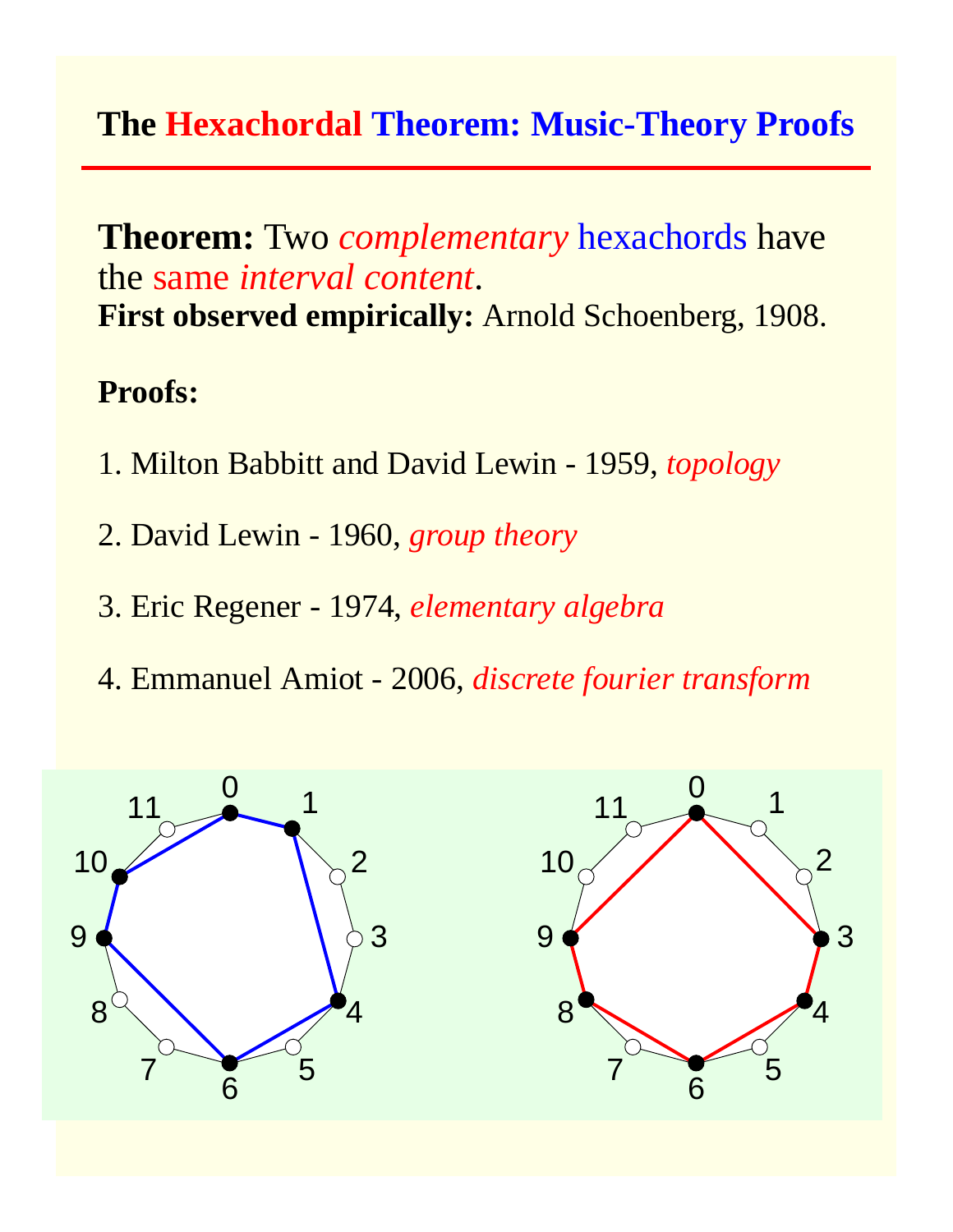## **The Hexachordal Theorem: Crystallography Proofs**

**First observed experimentally:** Linus Pauling and M. D. Shappell, 1930.

#### **Proofs:**

- 1. Lindo Patterson 1944, *claimed proof not published*
- 2. Martin Buerger 1976, *image algebra*
- 3. Juan Iglesias 1981, *elementary induction*
- 4. Steven Blau 1999, *elementary induction*

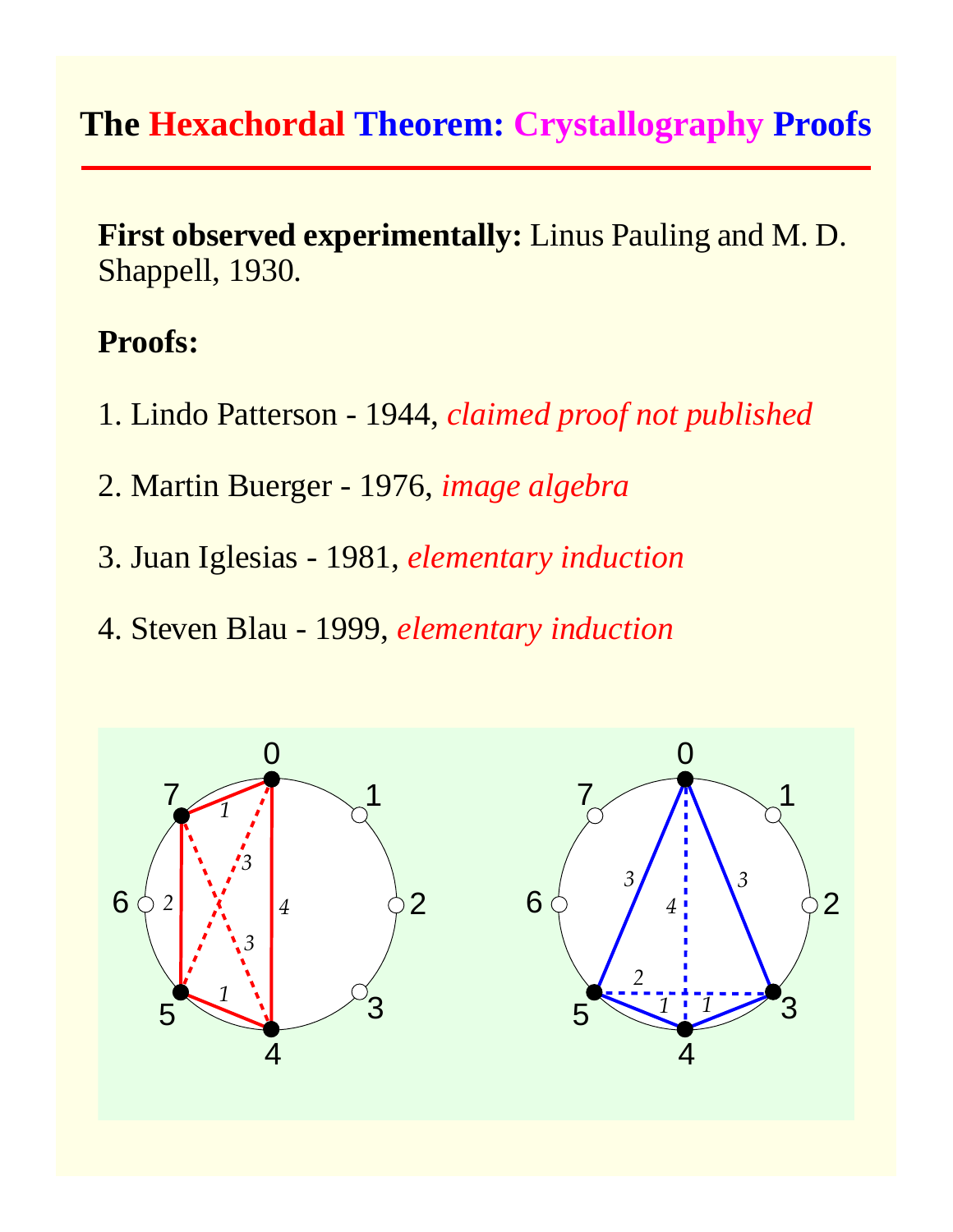## **The interval-content theorem of Iglesias**

Juan E. Iglesias,

"On Patterson's cyclotomic sets and how to count them," *Zeitschrift für Kristallographie*, 1981.

**Theorem:** Let *p* of the *N* vertices of a regular polygon inscribed on a circle be black dots, and the remaining  $q = N - p$  vertices be white dots. Let  $n_{ww}$ ,  $n_{bb}$ , and  $n_{bw}$  denote the multiplicity of the distances *of a specified length* between *whitewhite*, *black-black*, and *black-white*, vertices, respectively.

Then the following relations hold:

 $p = n_{bb} + (1/2)n_{bw}$  $q = n_{ww} + (1/2)n_{bw}$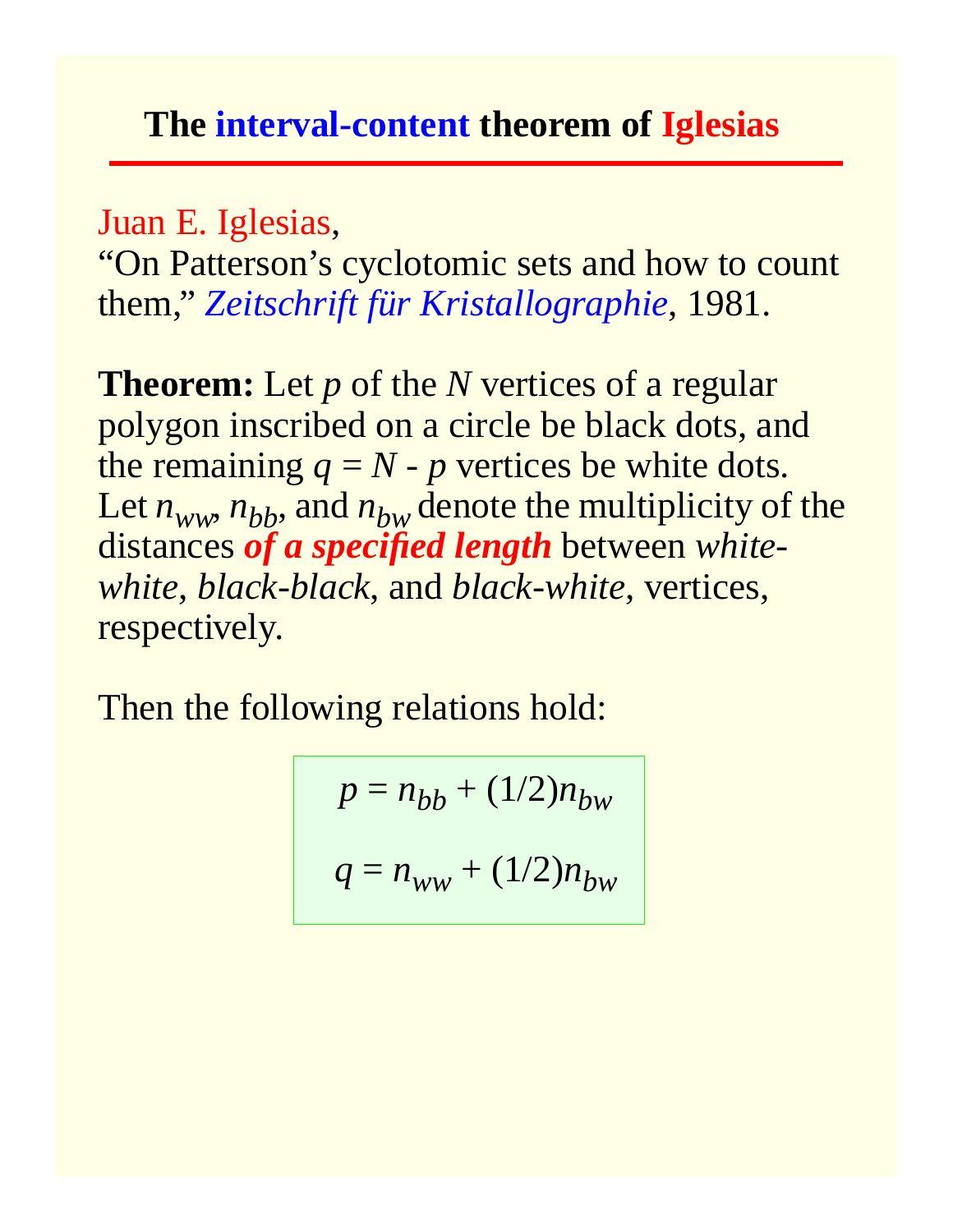## **Lemma:** Any given duration value *d* occurs with multiplicity *N*.

(1) If  $d = 1$  or  $d = N-1$  the multiplicity equals the number of sides of an *N-vertex regular* polygon.



(2) If  $1 < d < N-1$ , and *d* and *N* are *relatively prime*, the multiplicity equals the number of sides of an *n*-*vertex regular star*-polygon. 



(3) If *d* and *N* are *not relatively prime* then the multiplicity equals the total number of sides of a group of convex polygons. There are *g.c.d.*(*d,N*) polygons with *N/g.c.d*(*d,N*) sides each. 



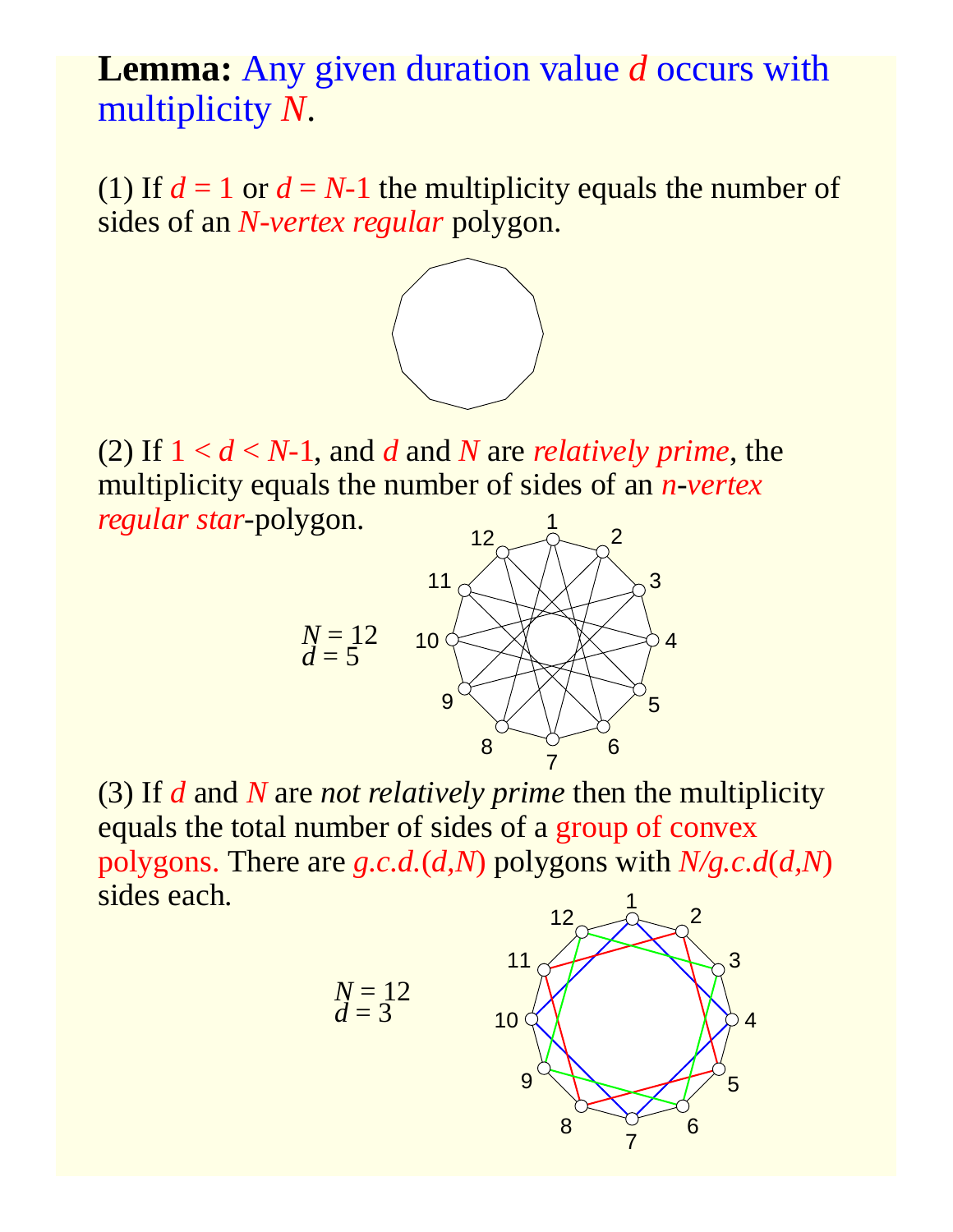## **Proof of Iglesias' theorem:** For each duration value *d*

 $p = n_{bb} + (1/2)n_{bw}$ 

$$
q = n_{ww} + (1/2)n_{bw}
$$

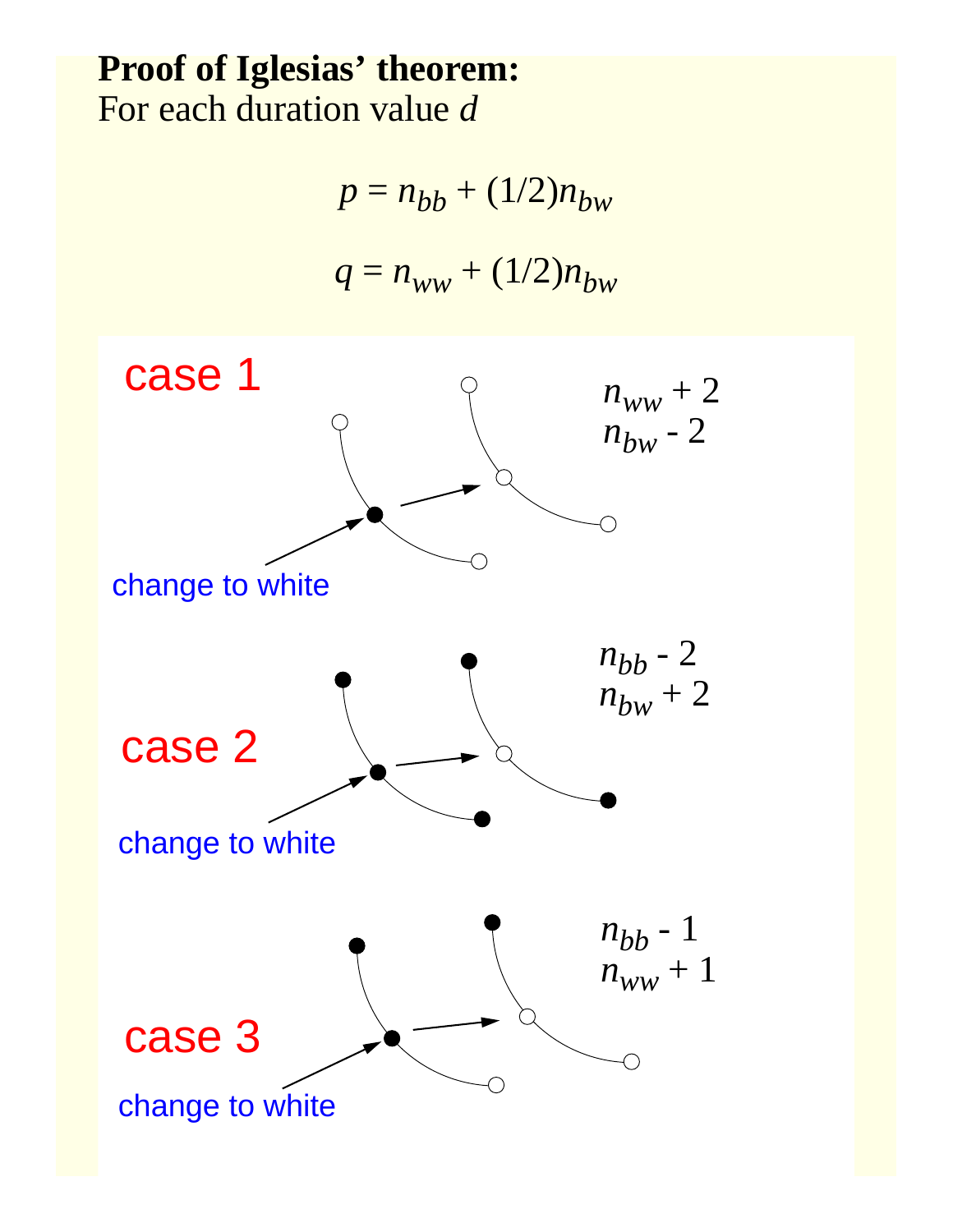### **Iglesias' Proof of Patterson's Theorems**

**Theorem 1:** If two different black sets form a homometric pair, then their corresponding complementary white sets also form a homometric pair.

**Proof:** If the black sets are homometric they must have the same number of points.

Then, for each duration value *d*

$$
p = n_{bb} + (1/2)n_{bw} = n *_{bb} + (1/2)n *_{bw}
$$

$$
q = n_{ww} + (1/2)n_{bw} = n_{ww} + (1/2)n_{bw} + (1/2)n_{ww}
$$

and thus

$$
p - q = n_{bb} - n_{ww} = n *_{bb} - n *_{ww}
$$

Since the black sets are homometric  $n_{bb} = n *_{bb}$ and thus  $n_{WW} = n *_{WW}$ 

**Theorem 2:** If  $p = q$  the two sets are homometric.

**Proof:** If  $p = q$  then

$$
n_{bb} + (1/2)n_{bw} = n_{ww} + (1/2)n_{bw}
$$

and thus

$$
n_{bb} = n_{ww}
$$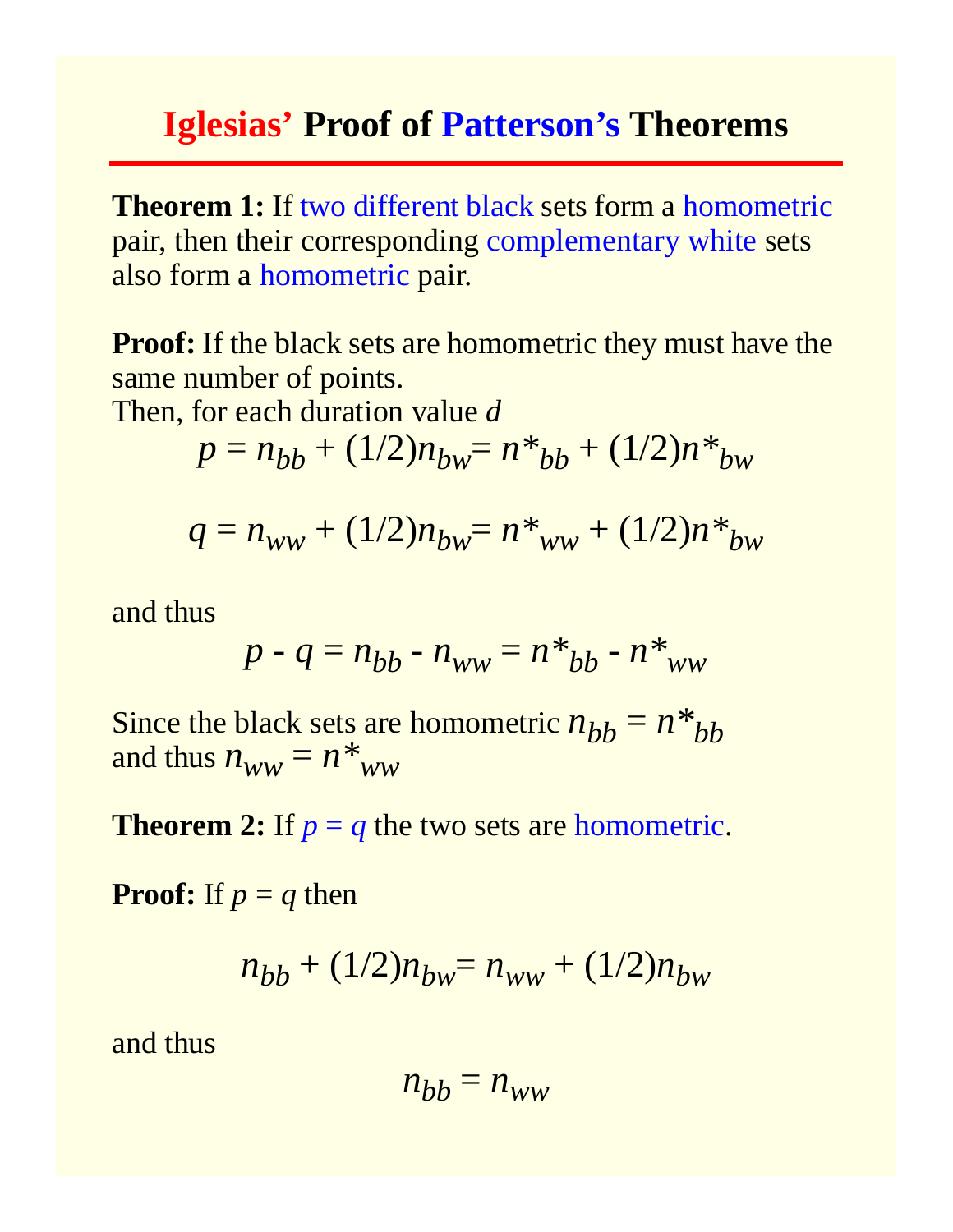# **Popular (2/4)-time folk-dance rhythms of northern Transylvania**



Ubiquitous rhythms in *African*, *rockabilly*, and *world music*. The *Habanera* rhythms.



Which *necklaces* have the property that they are *deep* and have *deep complementary necklaces*?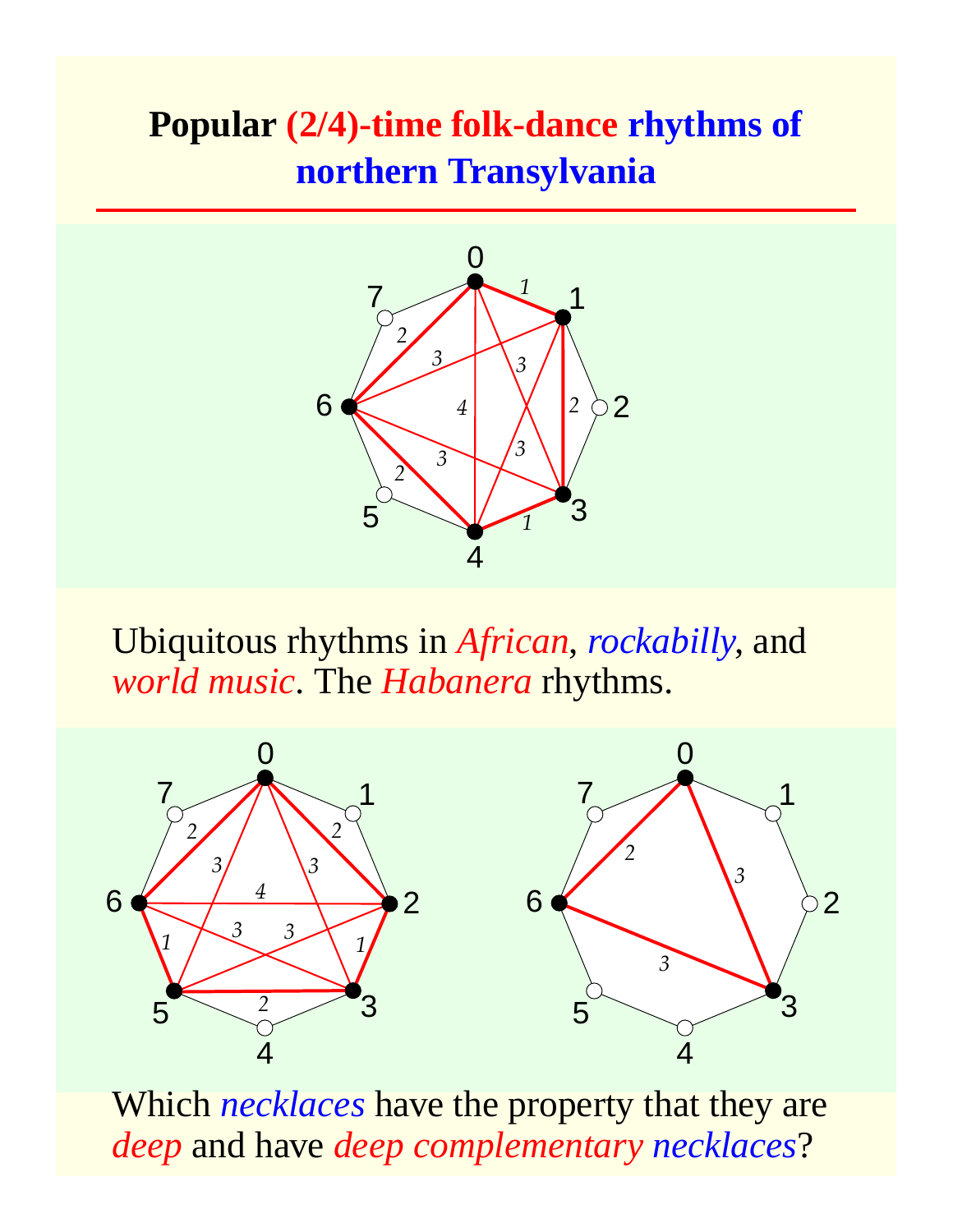## **Complementary deep rhythms**

**Dave Brubek**, *Unsquare Dance*, in Time Further Out, 1961. Columbia Records, CS 8490 (stereo).